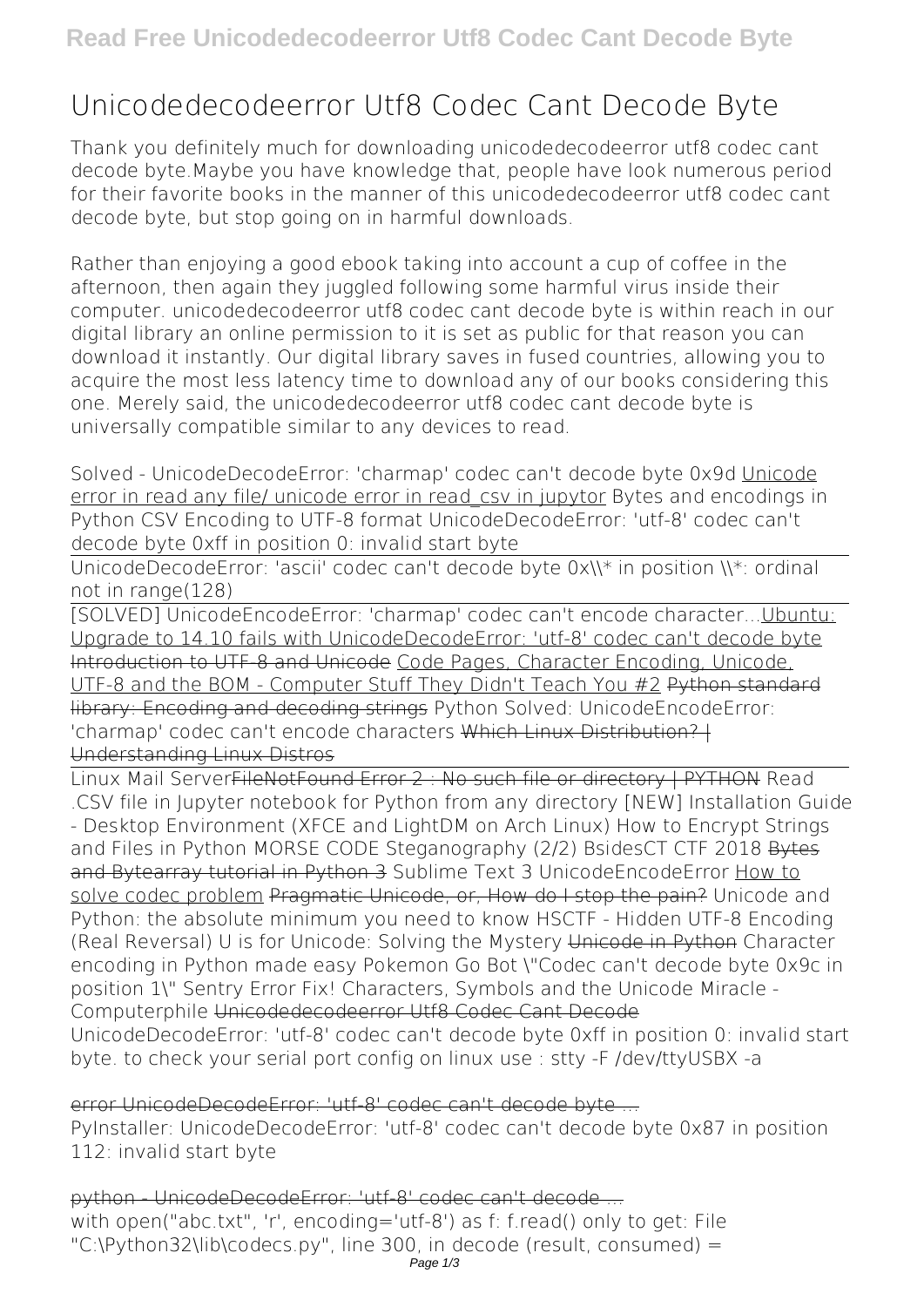self. buffer\_decode(data, self.errors, final) UnicodeDecodeError: 'utf8' codec can't decode byte 0xc3 in position 633096: invalid continuation byte. What have I done wrong?

#### python - UnicodeDecodeError: 'utf8' codec can't decode ...

Python pandas will read a csv file using utf-8 encoding defautly. However, if the character encoding of this csv file is not utf-8, UnicodeDecodeError may occur. How to fix this error? In this example, the character encoding of csv file is cp936 (gbk).

#### Fix Python Pandas Read CSV File: UnicodeDecodeError: 'utf ...

The error is because there is some non-ascii character in the dictionary and it can't be encoded/decoded. One simple way to avoid this error is to encode such strings with encode () function as follows (if a is the string with non-ascii character): a.encode ('utf-8').strip () share. Share a link to this answer.

# python - UnicodeDecodeError: 'utf8' codec can't decode -

UnicodeDecodeError: 'utf-8' codec can't decode byte 0x8b in position 1: invalid start byte while accessing csv file. I am trying to access csv file from aws s3 bucket and getting error 'utf-8' codec can't decode byte 0x8b in position 1: invalid start byte code is below I am using python 3.7 version.

# UnicodeDecodeError: 'utf-8' codec can't decode byte 0x8b ...

When I was calling self.serial console.get output(), I met UnicodeDecodeError: 'utf-8' codec can't decode byte 0xff in position 12192: invalid start byte. One possible quick solution will be: aexpect/client.py  $+319$  @@ $-314.8 +315.8$  @@ de...

# UnicodeDecodeError: 'utf-8' codec can't decode byte 0xff ...

While I importing the file it shows. UnicodeDecodeError: "utf-8" codec can"t decode byte  $0 \times a0$  in position 10: invalid start byte. Code: import pandas as pd  $a =$ pd.read\_csv("filename.csv")

# UnicodeDecodeError: "utf-8" codec can't decode byte in ...

Still ' {UnicodeDecodeError}'utf-8' codec can't decode byte 0xfc in position 9230: invalid start byte' AgentChris commented on Apr 7, 2018 yeah the workaround didn't work for me too wgordon17 commented on Apr 26, 2018

# UnicodeDecodeError: 'utf-8' codec can't decode byte 0xce ...

Best answer You have to use the encoding as latin1 to read this file as there are some special character in this file, use the below code snippet to read the file.

# Python: UnicodeDecodeError: "utf-8" codec can"t decode ...

UnicodeDecodeError: 'utf-8' codec can't decode byte 0xc9 in position 0: invalid continuation byte .

nannannannannannannautf-8nnannannannannanneacoding  $\Box \Box \Box \Box \Box \Box \Box$ encoding='utf-8' $\Box$ 

# Python: The DecodeError: 'utf-8' codec can't decode ...

UnicodeDecodeError: 'utf-8' codec can't decode byte 0xbe in position 135: invalid start byte #9242. Closed x12901 opened this issue Sep 14, 2020 · 4 comments Closed UnicodeDecodeError: 'utf-8' codec can't decode byte 0xbe in position 135: